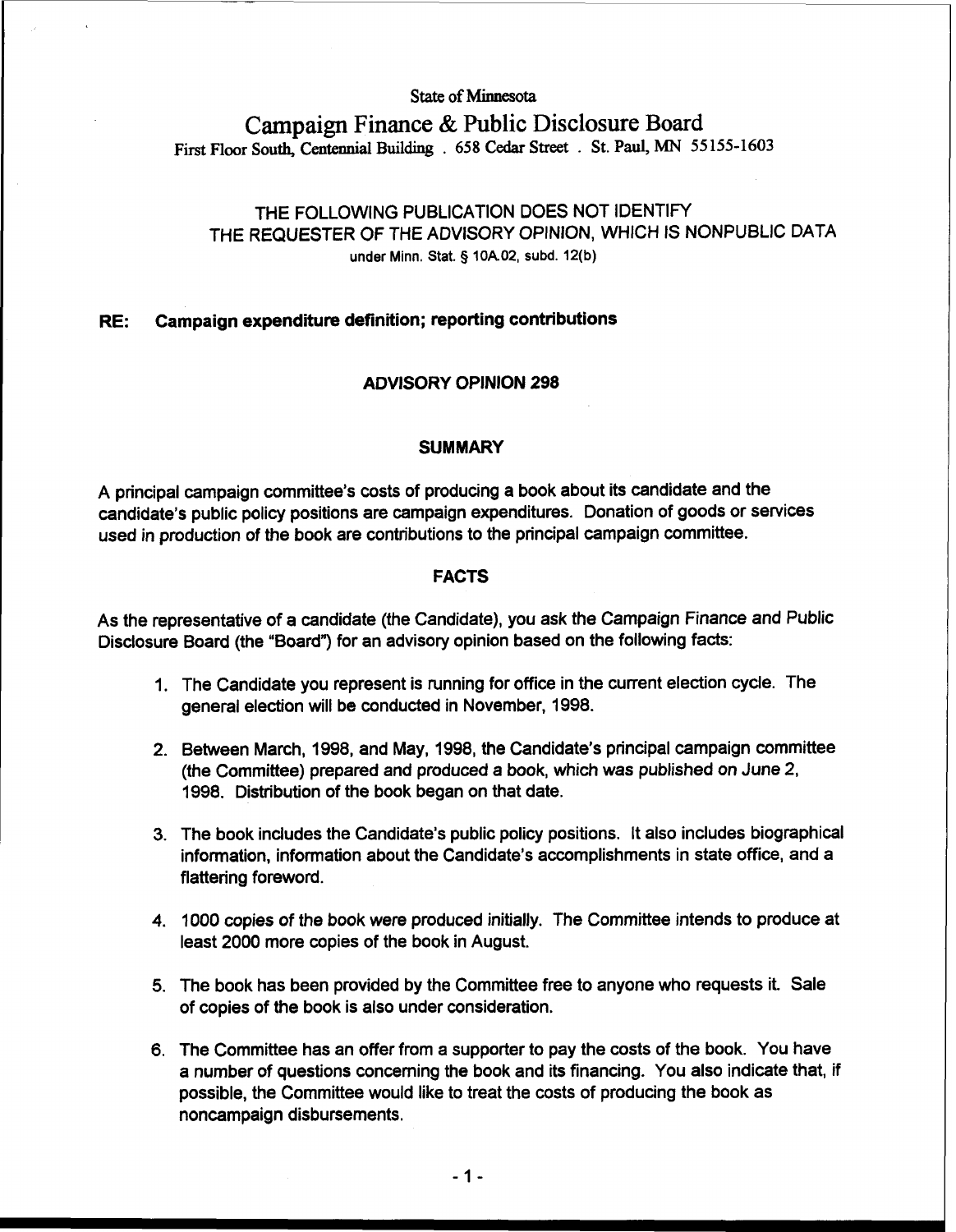#### ISSUE ONE

Must the costs of production, publication, and distribution of the book be reported as campaign expenditures?

#### **OPINION**

Yes. Costs of producing, publishing, and distributing the book are campaign expenditures because the costs are incurred for the purpose of influencing the nomination or election of the candidate. Minnesota Statutes § 10A.01, subd. 10.

Use of principal campaign committee funds in general is controlled by Minnesota Statutes Chapter 21 **16,** which is not under the jurisdiction of the Board. However, once spending has been determined to be appropriate, it must be reported as prescribed in Minnesota Statutes Chapter 10A. Chapter 10A recognizes two main categories of campaign spending, campaign expenditures and noncampaign disbursements.

Principal campaign committee spending is generally for the purpose of influencing the nomination or election of the candidate, since that is the main purpose for which the principal campaign committee exists. Only if spending falls within one of the specifically defined noncampaign disbursement categories may those categories be used.

In the case of the book the Committee has produced, there is nothing to suggest that it was for any purpose other than to influence the nomination or election of the Candidate. It is no different than any other piece of campaign literature in which candidates present their positions, outline their experience and qualifications, and generally portray themselves as the best person for the office. Such publications are, in fact, a cornerstone of most committees' efforts to influencing the nomination or election of their candidates.

The Board sees nothing about the subject book that suggests it should be treated differently than any other piece of campaign literature produced by a principal campaign committee.

#### ISSUE TWO

If goods or services were provided to the committee for production of the book, are those items contributions to the Committee. If so, how should they be valued?

#### **OPINION**

Goods and services provided by businesses are in kind contributions to the Committee unless the fair market value is paid for the goods or services. Minnesota Statutes § 10A.01, subd. 7b; Minnesota Statutes § 10A.20, subd. 3(b). Fair market value means the value you would have to pay to obtain equivalent goods or services in the marketplace.

Corporate contributions to principal campaign committees are prohibited under Minnesota Statute Chapter 211B. Therefore, the Committee must pay for any goods or services provided by a corporation.

A contribution of more than \$100 from an association not registered with the Board is prohibited. If unregistered, non-corporate, businesses have contributed goods or services in excess of \$100,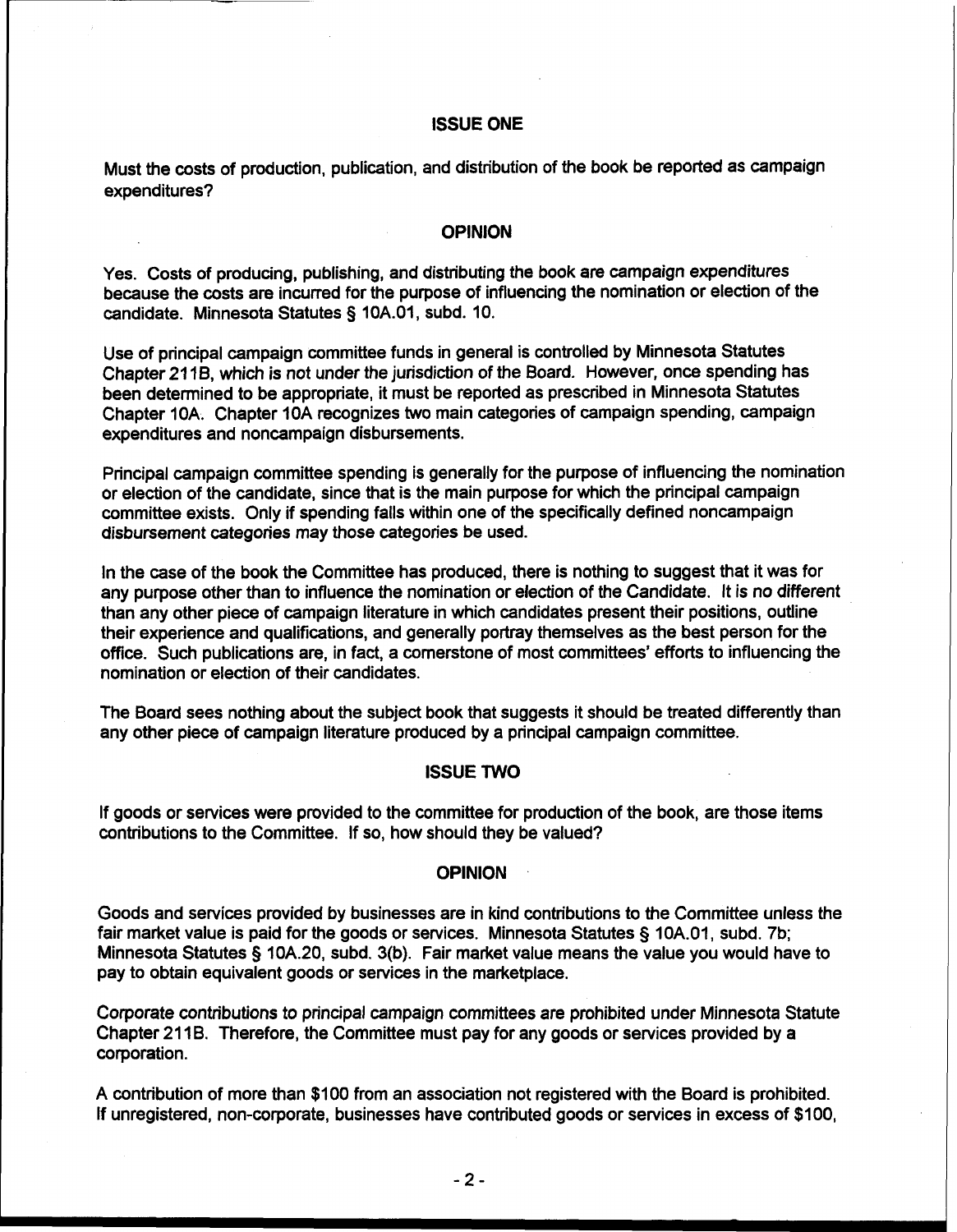those contributions are prohibited unless the required disclosure was provided. Minn. Stat. **3**  10A.22, subd. 7.

Goods provided by individuals are in kind contributions to the committee and are valued at fair market value. Services provided by individuals who are volunteering their own personal time to the Committee do not constitute a contribution to the Committee. Minnesota Statutes § 10A.O1, subd. 7. If the individual is paid by another person or entity while providing services to the Committee, the value of the services is a contribution from the entity paying for the services. Minn. Rules 4503.0500, subp. 4.

As noted above, if a provider of goods or services is paid fair market value for the goods or services, the transaction does not result in a contribution from the provider.

#### **ISSUE THREE**

How should the transaction be reported if a contributor of goods or services is subsequently paid for the goods or services?

#### **OPINION**

An in kind contribution occurs when the goods or services are provided to, and accepted by, the Committee. Such contributions must be reported on the Committee's next Report of Receipts and Expenditures.

Contributions may be returned to the contributor at any time. Payment for an in kind contribution is the same as returning the contribution.

The Committee should note, however, that if a contribution which is in excess of the donor's contribution limit is accepted, the facially excessive contribution violation is not cured by the subsequent return of the contribution.

Minnesota Statutes 5 10A.15, subd. 3, provides that cash contributions may be returned within 60 days of the date of deposit or they are deemed accepted. A cash contribution which gave rise to a violation may be returned within 60 days to remedy the violation. It is appropriate to apply the substance of this remedy to in kind contributions as well.

An in kind contribution that resulted in a violation of Minnesota Statutes Chapter 10A, may be returned (or paid for) within 60 days of its acceptance to remedy the violation. This remedy relates only to Minnesota Statutes Chapter 10A violations and not to violations of the corporate contribution prohibitions of Minnesota Statutes Chapter 211B.

An in kind contribution which is later paid for should be reported on the contributions schedule of the Report of Receipts and Expenditures as of the date it was accepted. When it is paid for, a negative entry on the same schedule should be made below the initial entry, with an explanation that the negative entry results from payment for the in kind contribution. This transaction results in a decrease in the in kind contribution and the associated in kind expenditure.

At the same time, a campaign expenditure should be recorded for payment of the goods or services.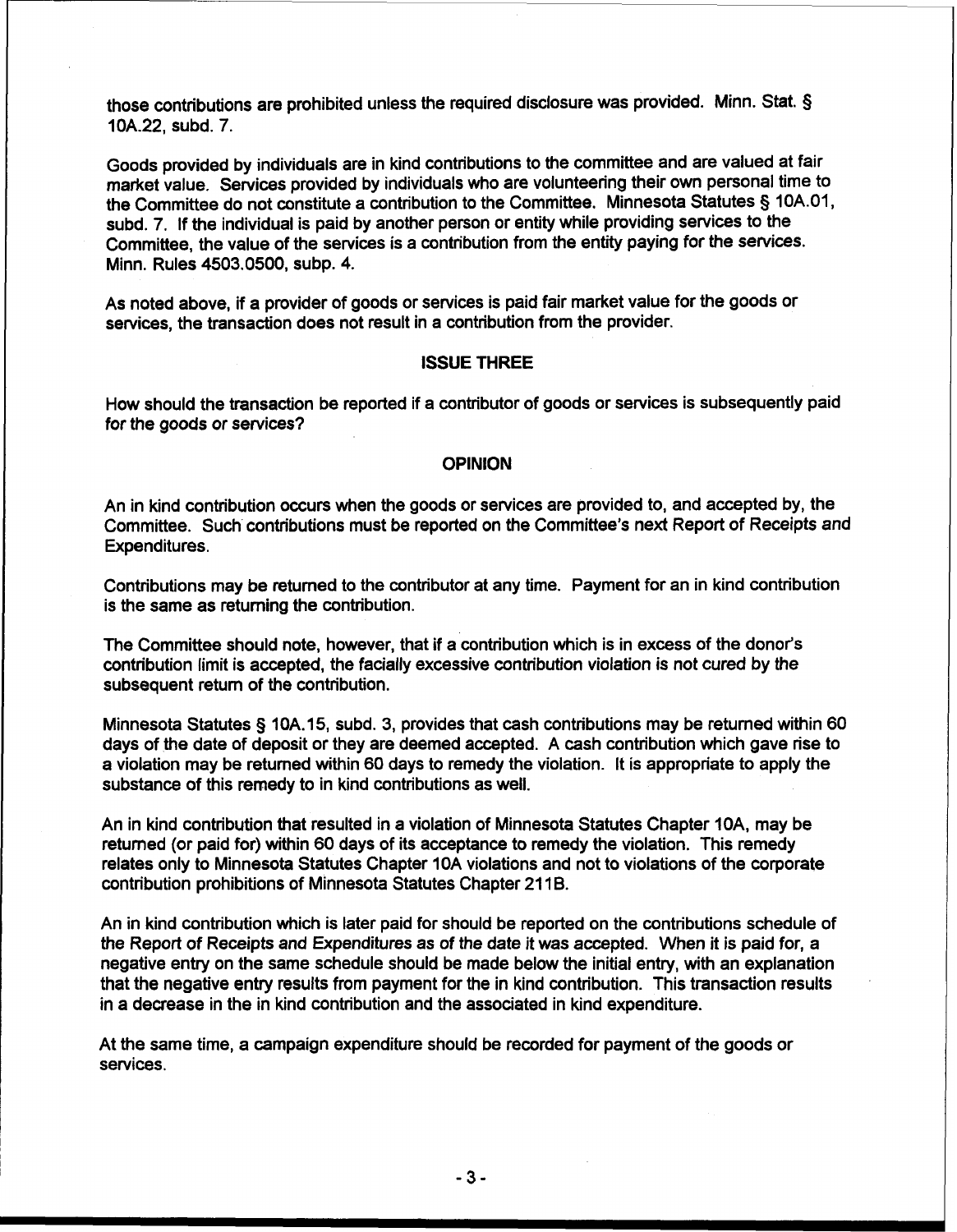#### **ISSUE FOUR**

If a third party reimburses providers of goods or services or reimburses whoever originally paid for the goods and services, will that reimbursement be a contribution to the Committee from the third party?

#### **OPINION**

Yes. Whatever individual or entity ultimately pays the costs associated with an activity which is for the purpose of influencing the nomination or election of the candidate is the contributor.

#### **ISSUE FIVE**

Can the book, or its distribution, be restructured in some way so that its costs will not be campaign expenditures?

#### **OPINION**

The Board cannot conceive of any means by which the Committee could report the costs of the book as noncampaign disbursements.

The Board also notes that if the purpose of the book was not to influencing the nomination or election of the candidate, there may be some question under Minnesota Statutes Chapter 211B as to whether its production is a valid use of principal campaign committee funds.

You suggest that the Committee might sell the book if that would provide a means for avoiding treatment of its costs as campaign expenditures. However, whether the book is sold or not has no bearing on how its costs are reported. Costs of producing material which will influencing the nomination or election of the candidate are campaign expenditures regardless of whether those materials are eventually sold or given away.

If the Committee does sell the book, it should remember that sales of campaign materials such as buttons, T-shirts, bumper stickers, books, and the like are treated as fundraising proceeds. The full amount of each sale is a contribution from the purchaser.

Issued: *gM54yr* -

**F**  Carolyn Rodriguez, Chair

Campaign Finance and Public Disclosure Board